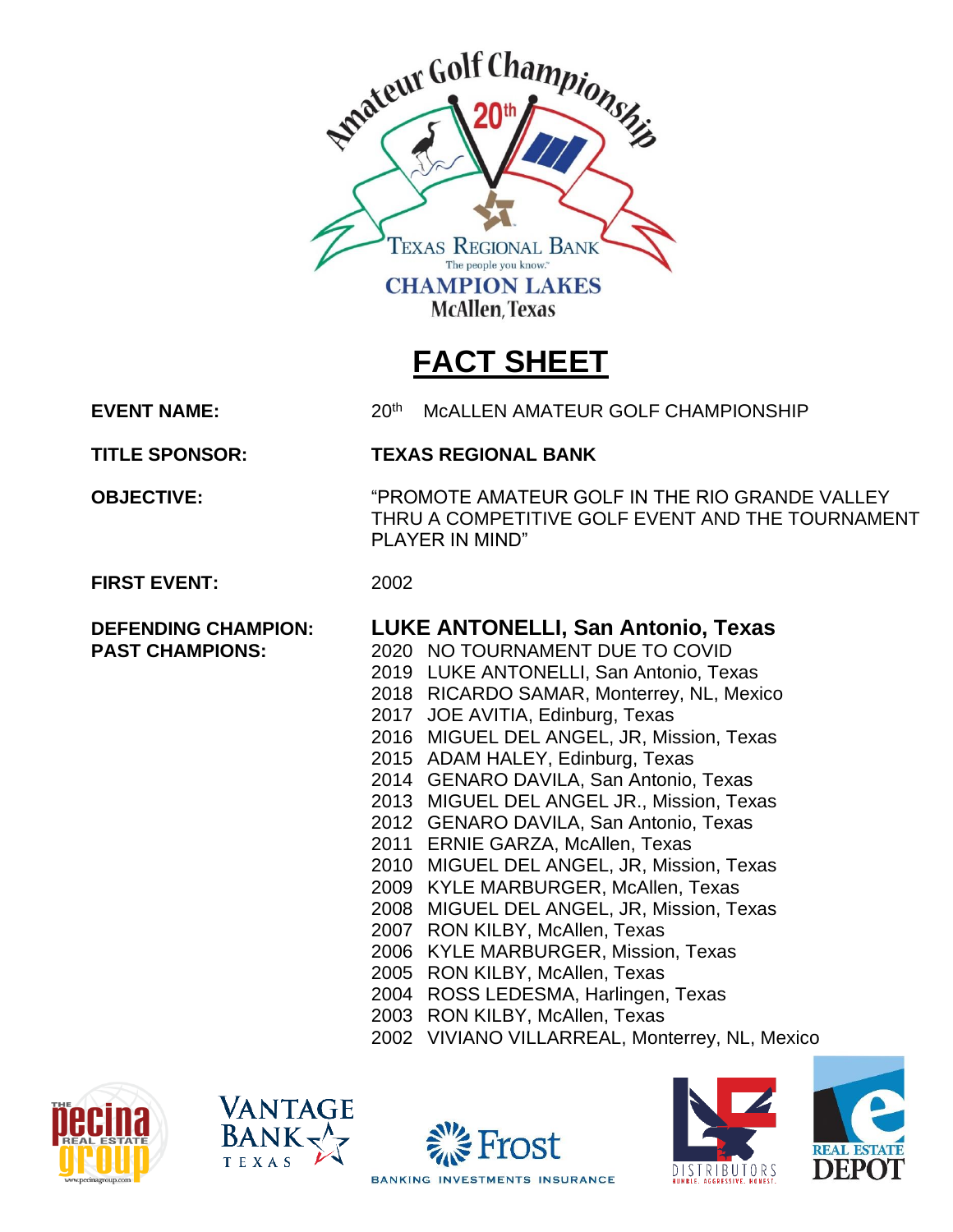

**MULTIPLE WINNER(S):** 4 MIGUEL DEL ANGEL JR (2016, 2013, 2010, 2008) 3 RON KILBY (2007, 2005 & 2003) 2 GENARO DAVILA (2014, 2012) 2 KYLE MARBURGER (2009, 2006) 2 LUKE ANTONELLI (2019, 2021)

- **YOUNGEST WINNER:** 25 years & 1 month ADAM HALEY (2015)
- **OLDEST WINNER:** VIVIANO VILLARREAL (2002)

**LOWEST WINING SCORE:** 2002 Viviano Villarreal Score 102 (6 UNDER PAR; EVENT SHORTENED TO 27 HOLES DUE TO RAIN)

- **HIGHEST WINNING SCORE:** 2006 150 (6 OVER PAR, KYLE MARBURGER)
- LARGEST WINNING MARGIN: 8 SHOTS LUKE ANTONELLI (2021)
- **LOWEST ROUND:** 66 2002 VIVIANO VILLARREAL
- **HIGHEST ROUND:** 127 2003 ROBERT CORREA

**LOWEST 1ST ROUND BY WINNER:** 66 2002 VIVIANO VILLARREAL

- **LOWEST FINAL ROUND BY**
- - **WINNER:** 68 2009 KYLE MARBURGER

**MOST TOP 2 FINISHES: 8** MIGULE DEL ANGEL JR. (16, '14,'13,'11,'10,'08,'07,

'06)







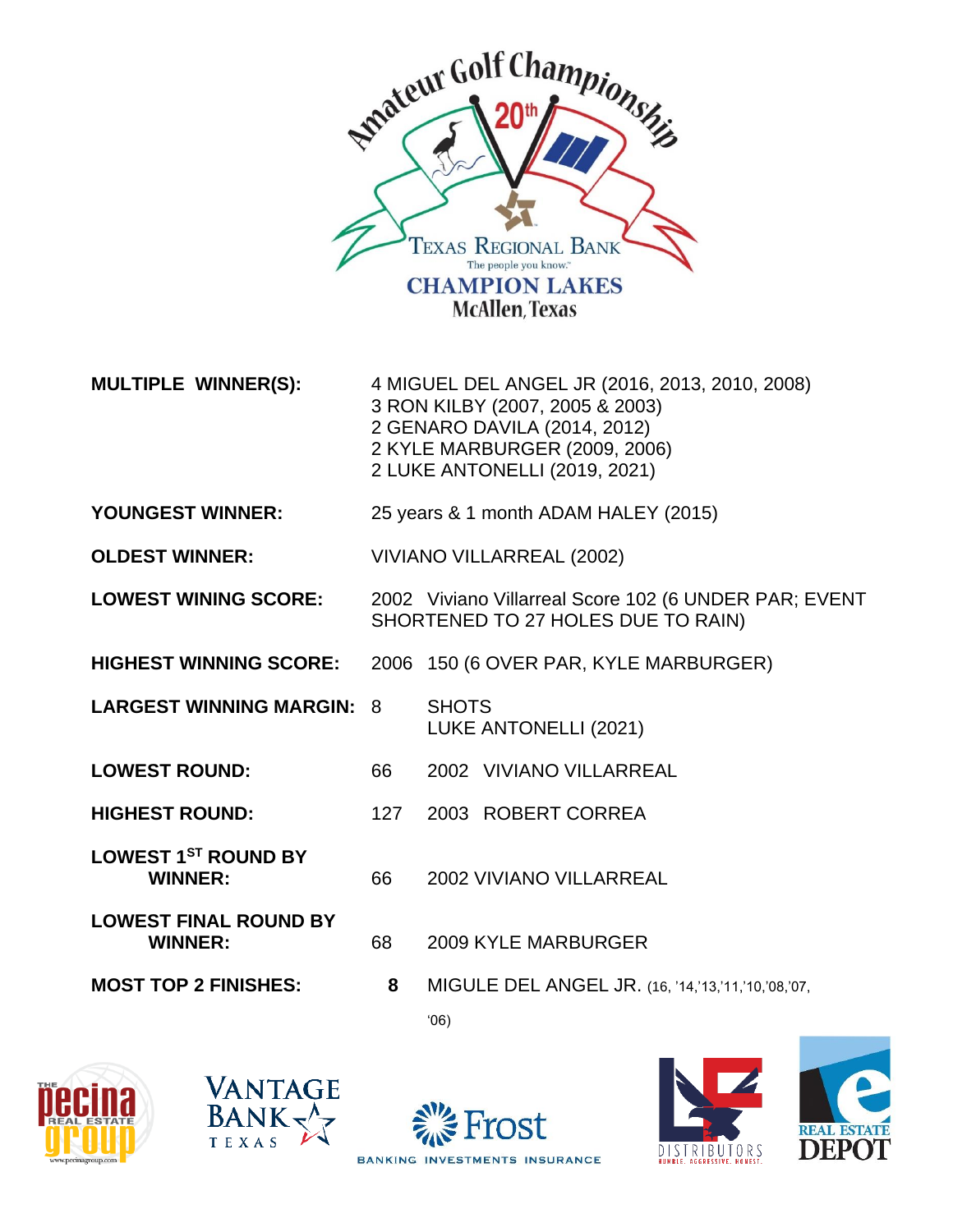

| <b>HOLE IN ONES:</b>            | Two $(2)$                                                                                      |       | 2002 JERRY FARIAS (Hole No. 8)<br>2004 JERRY BRUCE (Hole No. 5) |
|---------------------------------|------------------------------------------------------------------------------------------------|-------|-----------------------------------------------------------------|
| <b>VENUE:</b>                   | <b>CHAMPION LAKES GOLF COURSE</b>                                                              |       |                                                                 |
| <b>DESIGNER:</b>                | 1999 CHARLES HOWARD                                                                            |       |                                                                 |
| <b>GREENS:</b>                  | CHAMPIONS G 12 ULTRA DWARF MOWED<br>AND ROLLED TO APPROXIMATELY 10.5 FEET ON<br>THE STEMPMETER |       |                                                                 |
| <b>TEES &amp; FWYS:</b>         | 419 TIFTON BERMUDA MOWED @ 4/10"                                                               |       |                                                                 |
| <b>ROUGHS:</b>                  | COMMON BERMUDA MOWED @ 1.5 "                                                                   |       |                                                                 |
| <b>YARDAGE:</b>                 | 6,783 FROM BLACK MARKERS                                                                       |       |                                                                 |
| <b>PAR: 72</b>                  |                                                                                                |       | <b>COURSE RATING: 72.2 SLOPE RATING: 125</b>                    |
| <b>WATER</b><br><b>HAZARDS:</b> | 16                                                                                             |       |                                                                 |
| <b>BUNKERS:</b>                 | 11                                                                                             |       |                                                                 |
| <b>COURSE RECORD:</b>           | 66 VIVIANO VILLARREAL, 1ST ROUND 2002                                                          |       |                                                                 |
| <b>LONGEST HOLE:</b>            | No. 7                                                                                          | PAR 5 | 577 YARDS                                                       |
| <b>SHORTEST HOLE:</b>           | No. 17 PAR 3                                                                                   |       | 160 YARDS                                                       |
| <b>2012 MODIFICATIONS:</b>      | <b>150 PLAYERS</b>                                                                             |       |                                                                 |